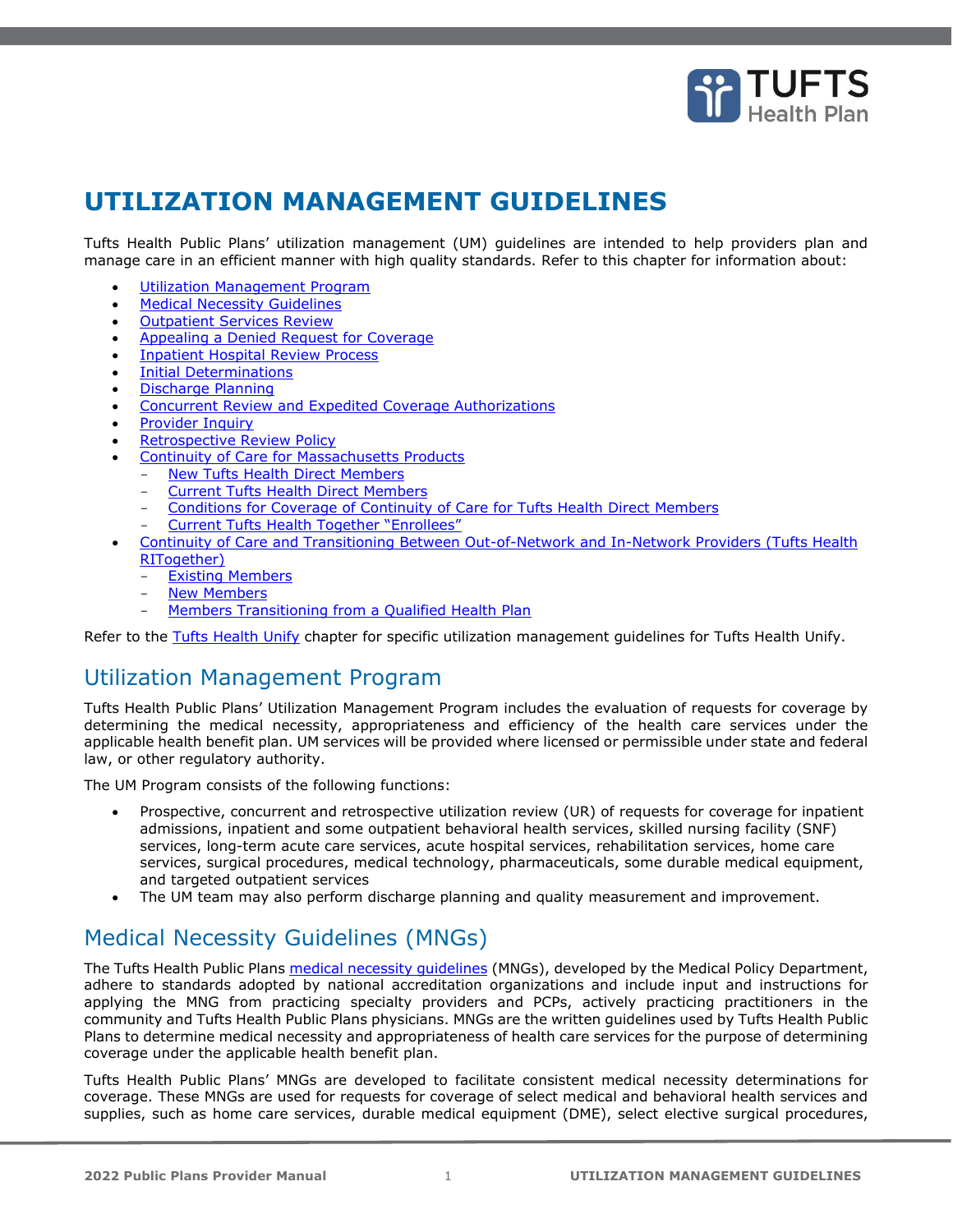

pharmaceuticals, oral surgery, transplants and other services determined by Tufts Health Public Plans to require a medical necessity determination for coverage.

MNGs are:

- Developed or adopted with input from specialty consultants, actively practicing physicians, and specialty physicians and other providers
- Developed in accordance with standards adopted by national accreditation organizations and regulatory and government entities
- Reviewed on an annual basis and updated as new treatments, applications and technologies are adopted as generally accepted professional medical practice
- Applied in a manner that considers the individual health care needs of the member and characteristics of the local delivery system
- Evaluated at least annually for the consistency with which those involved in Utilization Review apply the MNGs in the determination of coverage
- Scientifically derived and evidence-based, if such evidence is available

Tufts Health Public Plans also utilizes some commercially purchased criteria (InterQual criteria). The use of these criteria is also reviewed in the manner described above.

Most MNGs are available on the Tufts Health Plan public website (via the link above); printed copies are available upon request to providers by contacting Provider Services at **888-257-1985** (Massachusetts) or **844-301- 4093** (Rhode Island).

# <span id="page-1-0"></span>Outpatient Services Review

Authorization for services, medical drugs, devices and equipment is based on MNGs or InterQual® criteria. Any additional criteria used are referenced in the appropriate MNGs. Providers rendering services to members may not have claims paid if they fail to obtain prior authorization (PA), when required. Refer to the appropriate [MNGs](https://tuftshealthplan.com/provider/resource-center#/Guidelines//Commercial///Medical_Necessity_Guidelines) for prior authorization requirements. Additionally, for Tufts Health Unify, Medicare National Coverage Determination (NCD) and Local Coverage Determination (LCD) criteria are used for Medicare-covered services. NCD and LCD criteria are available on the CMS website at [cms.gov.](http://www.cms.gov/)

**Note:** All out-of-network services require prior authorization. For non-behavioral health services, the prior authorization must be initiated by the member's PCP for coverage.

Refer to the Behavioral Health chapter and the product-appropriate grid for information specific to behavioral health services:

- [Tufts Health Together and Tufts Health Direct Behavior Health Prior Authorization and Notification Grid](https://tuftshealthplan.com/documents/providers/general/bh-pa-notification-grid)
- [Tufts Health RITogether Behavioral Health Prior Authorization and Notification Grid](https://tuftshealthplan.com/documents/providers/general/rit-bh-pa-notification-grid)
- [Tufts Health Unify Behavioral Health Prior Authorization and Notification Grid](https://tuftshealthplan.com/documents/providers/general/unify-bh-pa-notification-grid)

### **Services Not Requiring Prior Authorization**

Prior authorization is not required for coverage of:

- Emergency room and post-stabilization services
- Electric breast pumps (non-hospital grade) **Note:** Electric breast pumps are not covered for Tufts Health Unify.
- Office-based UV light therapy
- Observation less than 48 hours

### **Services Requiring Prior Authorization**

Prior authorization is required for the following services including but not limited to:

- Any services from out-of-network providers, specialists and facilities. In-network provider can be identified using the Tufts Health [Plan Find a Doctor search](https://tuftshealthplan.com/find-a-doctor)
- Certain covered services (e.g., elective inpatient admission, some types of surgery)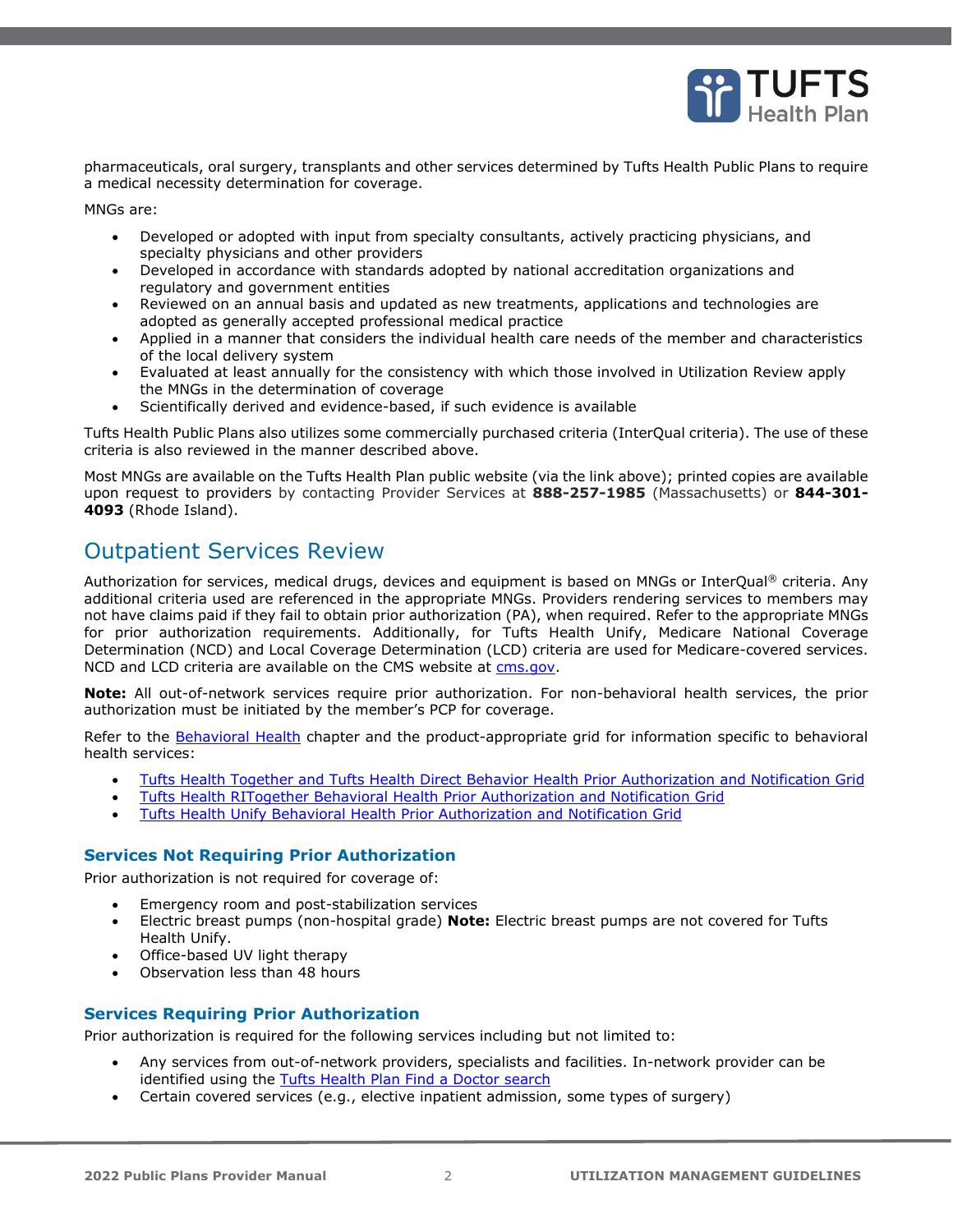

- Home Health Care services, as outlined in the Medical Necessity Guidelines for Home Health Care Services for [Tufts Health Direct](https://tuftshealthplan.com/documents/providers/guidelines/medical-necessity-guidelines/home-health-care-svcs) and Tufts Health Together, Tufts Health RITogether and Tufts Health [Unify](https://tuftshealthplan.com/documents/providers/guidelines/medical-necessity-guidelines/home-health-care-svcs-tog-unify)
- Adult day care
- Inpatient rehabilitation and skilled nursing facility (SNF) services
- Certain DME, see the [Quick Reference Guide: Tufts Health Public Plans Durable Medical Equipment](https://tuftshealthplan.com/documents/providers/guides/thpp-dme-pa-quick-reference-guide)  [Prior Authorization](https://tuftshealthplan.com/documents/providers/guides/thpp-dme-pa-quick-reference-guide) for detailed authorization requirements. Use the MassHealth Durable Medical [Equipment and Medical Supplies General Prescription and Medical Necessity Review Form](https://tuftshealthplan.com/documents/providers/forms/masshealth-dme-medical-supplies-prior-auth) or the [Tufts](https://tuftshealthplan.com/documents/providers/forms/rit-durable-medical-equipment-medical-supplies-g)  [Health RITogether Durable Medical Equipment + Medical Supplies General Prescription and Medical](https://tuftshealthplan.com/documents/providers/forms/rit-durable-medical-equipment-medical-supplies-g)  [Necessity Review Form](https://tuftshealthplan.com/documents/providers/forms/rit-durable-medical-equipment-medical-supplies-g) to obtain authorization; the durable medical equipment vendor will verify the information on the form
- Enteral nutrition formula for Tufts Health Together MCO or Tufts Health Together ACPP members; submit the [Combined MassHealth MCO Medical Necessity Review Form for Enteral Nutrition Products](https://tuftshealthplan.com/documents/providers/forms/thpp_combined-masshealth-managed-care-organiz) (Special Formula) with the request for prior authorization
- Enteral nutrition formula for Tufts Health RITogether: log onto [the](https://thpprovider.healthtrioconnect.com/app/index.page?) secure Provider [portal](https://tuftshealthplan.com/login) and complete the request or submit the [Standardized Prior Authorization Request form](http://www.eohhs.ri.gov/Portals/0/Uploads/Documents/pa_form.pdf) with the request for prior authorization
- Outpatient therapy services (occupational therapy, physical therapy, and speech therapy) beyond the initial therapy evaluations and number of visits specified in the [Outpatient Rehabilitation Facility](https://tuftshealthplan.com/documents/providers/payment-policies/tufts-health-public-plans/ma/outpatient-therapy-services)  [Payment Policy.](https://tuftshealthplan.com/documents/providers/payment-policies/tufts-health-public-plans/ma/outpatient-therapy-services)
- Certain behavioral health services  $-$  Refer to the **Behavioral Health** chapter
- Certain drug authorizations  $-$  Refer to the **Pharmacy** chapter
- High-tech imaging services, interventional pain management, spinal surgeries and management of joint surgeries (through National Imaging Associates, NIA). Refer to the Radiology Imaging Services [Payment Policy,](https://tuftshealthplan.com/documents/providers/payment-policies/tufts-health-public-plans/ma/radiology-imaging-services) [high-tech imaging and cardiac code matrix,](https://tuftshealthplan.com/documents/providers/payment-policies/high-tech-imaging-program-prior-authoriz) [spinal conditions management and joint](https://tuftshealthplan.com/documents/providers/guidelines/medical-necessity-guidelines/spinal-conditions-management-program-pa)  [surgery program matrix,](https://tuftshealthplan.com/documents/providers/guidelines/medical-necessity-guidelines/spinal-conditions-management-program-pa) as well as program landing pages for [high-tech imaging,](https://tuftshealthplan.com/documents/providers/guidelines/clinical-resources/high-tech-imaging-prior-auth-nia-cigna) [spinal conditions](https://tuftshealthplan.com/documents/providers/guidelines/clinical-resources/spinal-conditions-management-programs)  [management](https://tuftshealthplan.com/documents/providers/guidelines/clinical-resources/spinal-conditions-management-programs) and [joint surgery](https://tuftshealthplan.com/documents/providers/guidelines/medical-necessity-guidelines/joint-surgery-program) for more information.

For a more comprehensive list of services that require prior authorization, refer to the MNGs section of the [Provider Resource Center.](https://tuftshealthplan.com/provider/resource-center/resource-center#/Guidelines//Commercial///Medical_Necessity_Guidelines)

### <span id="page-2-0"></span>Inpatient Hospital Review Process

Tufts Health Public Plans conducts an initial review of the clinical information of all members admitted to an inpatient facility, as well as concurrent and discharge reviews. Tufts Health Public Plans notifies the facility of approved coverage determinations and notifies the facility and admitting provider of denied coverage determinations within one business day of receiving the request.

A Tufts Health Public Plans UM physician reviews all cases that do not meet the clinical InterQual criteria used as the basis for the review. Providers are notified when a case under clinical review requires additional information to substantiate a continued stay. All concurrent or continued stay reviews require clinical updates from the facility. If clinical information is not received in a timely manner, an administrative denial may be issued. Tufts Health Public Plans will complete continued stay reviews assist with discharge planning, and/or refer to care management on an as needed basis.

**Note:** Members of Tufts Health Together ACPPs and Tufts Health RITogether should contact their PCP and, if applicable, their behavioral health provider within 48 hours of receiving emergency services to arrange for any necessary follow-up care.

Tufts Health Public Plans will continue to cover medically necessary services throughout the duration of the hospital stay. Tufts Health Public Plans sends providers **and members** a denial-of-service letter (adverse action or adverse determination) for inpatient services and a plan-specific member grievances and appeals enclosure. If the member is not yet discharged, the letter and enclosure must be given directly to the member so they can decide whether to exercise their right to appeal or file a grievance. For more information on member grievances and appeals, refer to the Rights and Responsibilities chapter.

### <span id="page-2-1"></span>Initial Determinations

Tufts Health Public Plans makes every effort to review an initial determination regarding a proposed admission,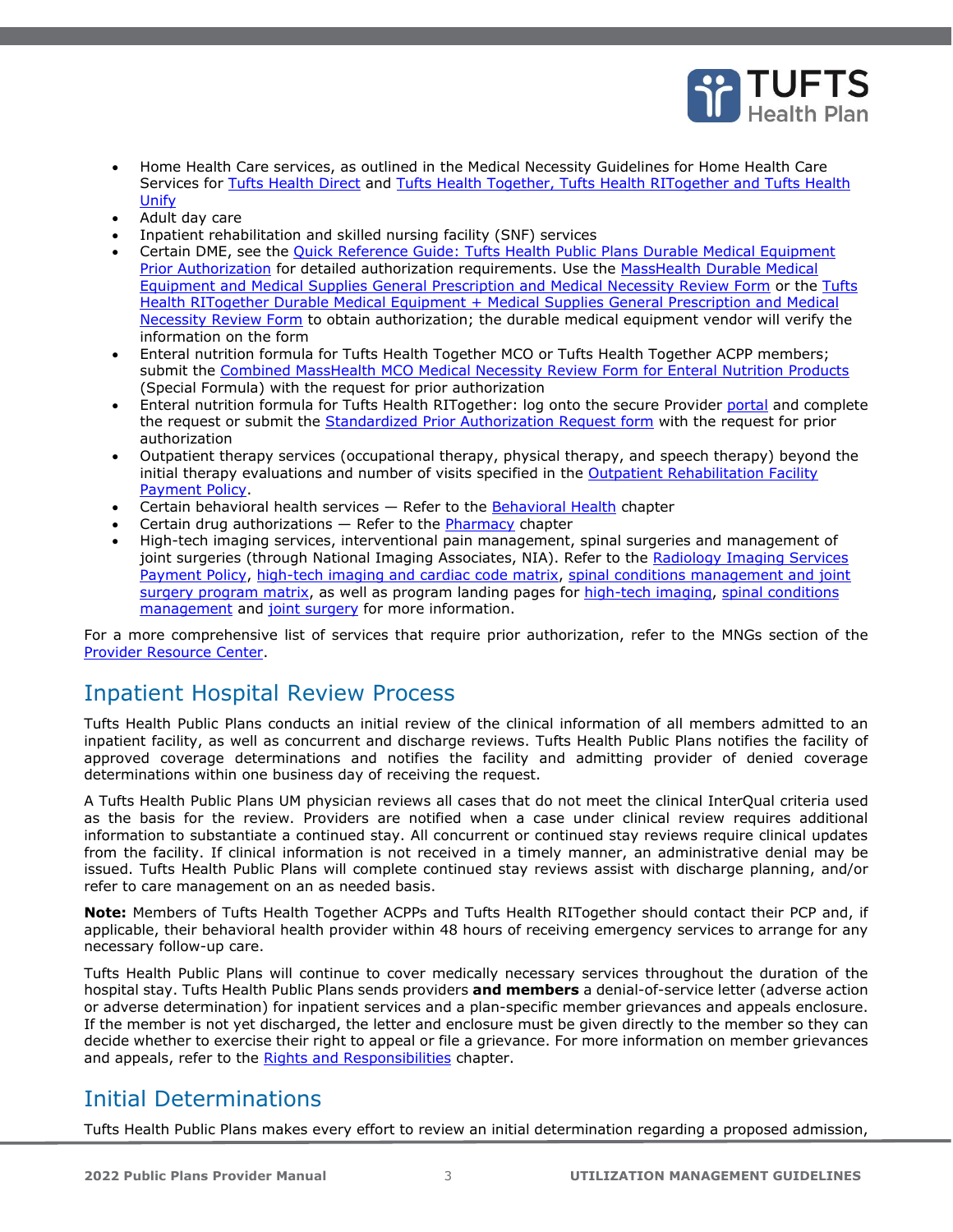

procedure or service requiring prior authorization. Prospective non-urgent requests will be completed within 14 calendar days for members of Tufts Health Together MCO, Tufts Health Together ACPPs or Tufts Health RITogether. Tufts Health Direct member decision will be completed within two business days of obtaining all of the necessary information, but no later than 15 calendar days. Verbal notification will be given to the provider within 24 hours of the denial determination followed up with written notification within one working day, but no later than 15 calendar days.

Prospective urgent requests for members of Tufts Health Together or Tufts Health RITogether will be completed as soon as possible, taking into account medical exigencies, but not later than 72 hours of receipt of the request. For members of Tufts Health Together or Tufts Health RITogether*,* the time frame can be extended an additional 14 calendar days if further information is needed to make an initial determination. The extension shall only be allowed if:

- The Provider, Enrollee or Appeal Representative requests the extension, or
- Tufts Health Public Plans can justify (to EOHHS, upon request) that:
	- The extension is in the Enrollee's interest; and
	- There is a need for additional information where: (a) There is a reasonable likelihood that receipt of such information would lead to approval of the request, if received; and (b) Such outstanding information is reasonably expected to be received within 14 calendar days.
- The Enrollee is given written notice of the reason for the extension and inform the Enrollee of the right to file a Grievance if the Enrollee disagrees with that decision

For Tufts Health RITogether members, Tufts Health Plan may extend the 72 hour expedited authorization by up to 14 calendar days if the member requests an extension or if Tufts Health Plan can justify a need for the additional time and the extension is in the member's best interest. Tufts Health Direct members' urgent requests will be completed as soon as possible taking into account medical exigencies and always within 2 working days of receipt of all information but not later than 72 hours of receipt of the request.

If coverage of an admission, procedure, facility or service is approved, the provider is notified within 24 hours and written or electronic confirmation is sent within two business days thereafter stating the service(s) being covered. The provider must have this authorization letter before providing any service(s) requiring an authorization.

If a determination to deny, reduce, modify or terminate coverage of an admission, continued inpatient stay or any other health care service is made, Tufts Health Public Plans will notify the provider within 24 hours and send written or electronic confirmation to the provider and the Tufts Health Direct, Tufts Health Together MCO, Tufts Health Together ACPP or Tufts Health RITogether member within one business day thereafter.

Tufts Health Public Plans will not pay claims received from out-of-network specialists or facilities for any unauthorized services.

All UM decisions are based on appropriateness of care, availability of services and the members' coverage. Tufts Health Public Plans does not reward providers, UM clinical staff, or consultants for denying, limiting, or discontinuing care and does not offer network providers, clinical staff, or consultants money or financial incentives to deny, limit, or discontinue medically necessary services.

For information on authorizations for Tufts Health Unify members, refer to the Tufts Health Unify chapter.

# <span id="page-3-0"></span>Discharge Planning for Tufts Health Together and Tufts Health Unify Members

Per [Managed Care Entity \(MCE\) Bulletin 64](https://www.mass.gov/doc/managed-care-entities-bulletin/download), providers must assess each admitted member's current housing situation at the time of admission and as part of the general discharge planning processes to assess whether the member is experiencing or at a risk for homelessness<sup>1</sup>. Discharge planning staff must screen admissions data, including but not limited to age, diagnosis, and housing status within 24 hours of admission.

<sup>&</sup>lt;sup>1</sup> As defined by **MCE Bulletin 64**.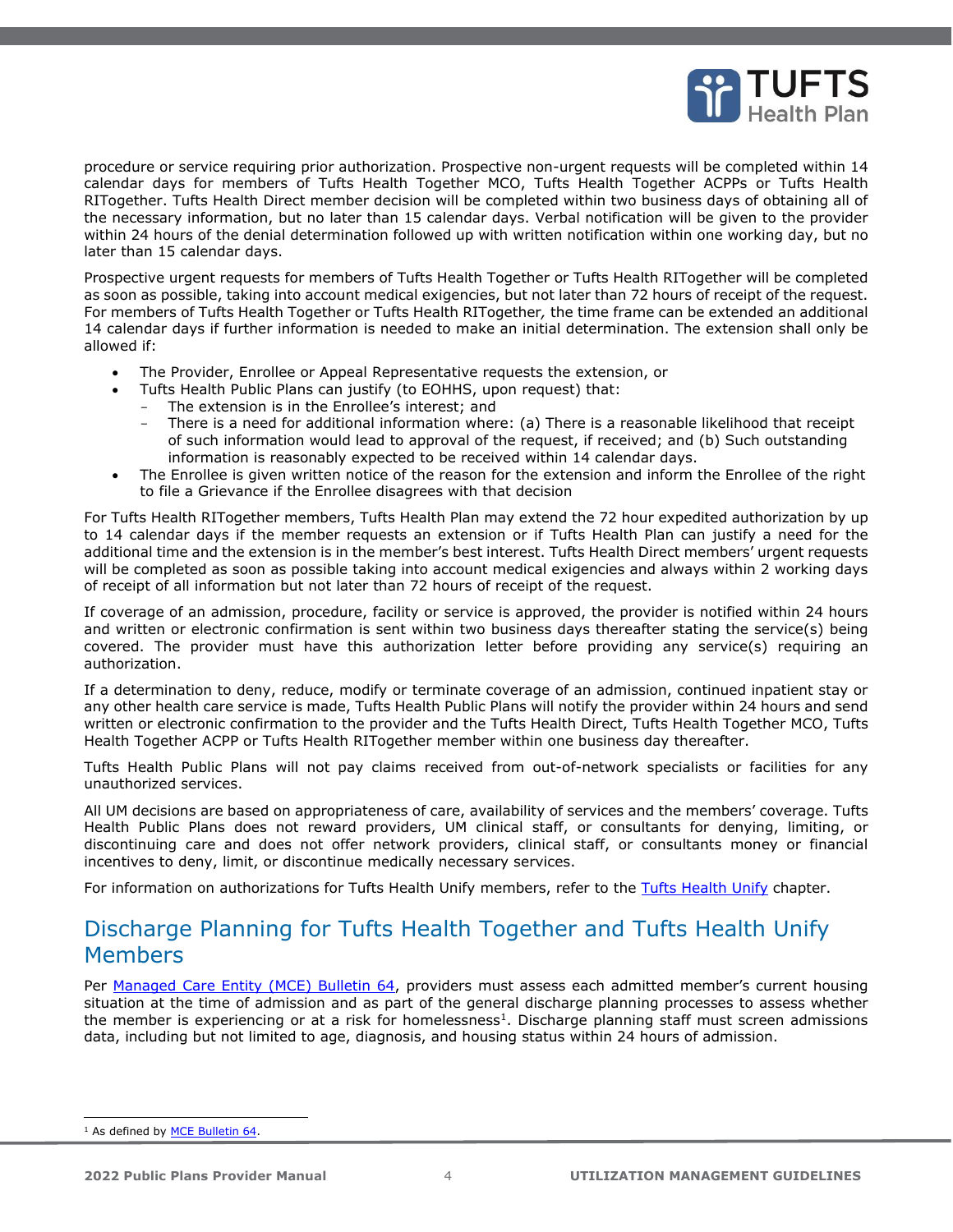

For any member determined by the provider to be experiencing or at a risk for homelessness, discharge planning must begin no later than 3 business days after the member's admission, unless required to begin sooner. To assist in the discharge planning process, providers must complete the following:

- Invite and encourage the member's support team<sup>2</sup> to participate in the member's discharge planning
- Determine whether a member not receiving services from the Department of Mental Health (DMH), Department of Developmental Services (DDS), or Massachusetts Rehabilitation Commission (MRC) who is also experiencing or at a risk for homelessness may be eligible to receive services from some or all of the agencies
- Determine whether any member experiencing or at a risk for homelessness has any substance use disorder and offer support as outlined in MCE Bulletin 64
- Ensure discharge planning staff are aware of and utilize available community resources to assist with discharge planning for members experiencing or at a risk for homelessness as outlined in MCE Bulletin 64
- Make reasonable effort to prevent discharges to emergency shelters of members who have skilled care needs, members who need assistance with activities of daily living, or members whose BH conditions would impact the health and safety of individuals residing in the shelter

For any member experiencing homelessness who is expected to be inpatient for fewer than 14 days, the provider must contact the emergency shelter in which the member most recently resided, if known, to discuss the member's housing options post discharge. If the member has not resided in an emergency shelter, or if the emergency shelter in which the member most recently resided is unknown, the provider must contact the local emergency shelter to discuss the member's housing options post discharge. If a member is being discharged to an emergency shelter:

- Provide at least 24 hours advance notice to the shelter prior to discharge
- Provide the member with access to paid transportation to the emergency shelter
- Ensure that the shelter has an available bed for the member. **Note:** If a shelter bed is unavailable on the planned discharge date, but a bed will be available soon, the hospital should delay discharge until a bed is available. In these cases, the hospital may bill the Administratively Necessary Day (AND) rate for each such day on which the member remains in the hospital. Refer to the Inpatient Facility [Payment Policy](https://tuftshealthplan.com/Documents/Providers/Payment-Policies/inpatient-thpp) for additional information.

For some members, discharge to an emergency shelter or the streets may be unavoidable. For these members, the provider must:

- Discharge the member only during daytime hours
- Provide the member a meal prior to discharge
- Ensure that the member is wearing weather appropriate clothing and footwear
- Provide the member a copy of their health insurance information
- Provide the member with a written copy of all prescriptions and at least one week's worth of filled prescription medications, to the extent clinically appropriate and consistent with all applicable federal and state laws and regulations

# Concurrent Review and Expedited Coverage Authorizations

Concurrent review is utilization review conducted during a member's inpatient hospital stay or course of treatment. Concurrent reviews are typically associated with the extension of previously approved inpatient care or residential behavioral health care and involve a clinical review of the medical necessity of continued treatment.

If the inpatient stay extends beyond the initial authorization end date, the facility or attending physician must submit additional clinical information to substantiate the member's continued stay. Concurrent urgent requests for members of Tufts Health Together or Tufts Health RITogether will be completed as soon as possible, taking into account medical exigencies, but no later than 72 hours of receipt of the request. Tufts Health Direct members' concurrent urgent requests will be completed as soon as possible taking into account medical

<sup>&</sup>lt;sup>2</sup> Support team includes, but is not limited to the member, member's family, quardians, PCP, BH providers, key specialists, Community Partners, cases managers, emergency shelter outreach or case management staff, care coordinators, and other support identified by the member.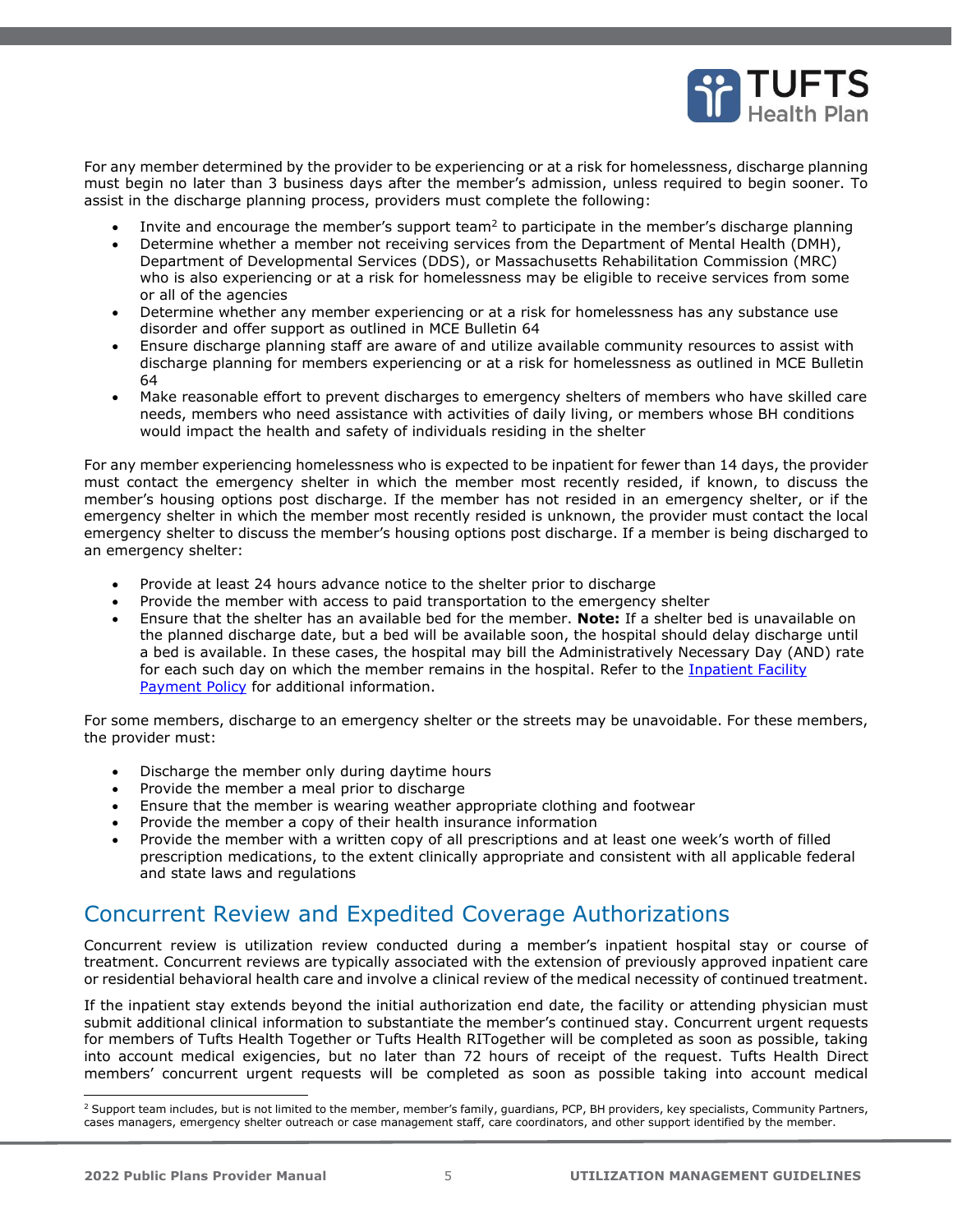

exigencies, but no later than 24 hours of receipt of the request. Failure to submit clinical information, or the submission of clinical information that is not sufficient to support the extension request, may lead to the issuing of an adverse action/determination.

For additional information, refer to the Rights and Responsibilities chapter.

# <span id="page-5-0"></span>Appealing a Denied Request for Coverage

Members can appeal a denied coverage request. If a member's health or welfare could potentially be adversely affected by the adverse determination, Tufts Health Public Plans will expedite the appeal process upon request. Members may also designate the provider as their authorized representative to exercise the standard grievance and appeal rights on their behalf. Unless otherwise allowed by law, members should complete an [Authorized](https://tuftshealthplan.com/documents/members/forms/thpp-non-unify-authorized-rep-form)  [Representative Form](https://tuftshealthplan.com/documents/members/forms/thpp-non-unify-authorized-rep-form) (for Tufts Health Together and Tufts Health Direct members) or a Tufts Health RITogether [Authorized Representative Form](https://tuftshealthplan.com/documents/members/forms/rit-authorized-representative-form) (for Tufts Health RITogether members*)* if they would like their provider to appeal the denial on their behalf. For more information about Tufts Health Public Plans' grievance and appeals processes, refer to the Rights and Responsibilities chapter.

### <span id="page-5-1"></span>Peer-to-Peer Reconsideration

If Tufts Health Public Plans has denied authorization for coverage of an inpatient admission while the member is still confined, outpatient services or an elective procedure after an initial determination or other medical necessity review determination, providers may ask Tufts Health Public Plans to reconsider the decision. This involves a one-on-one discussion between the provider and a clinical peer reviewer about the details of your Tufts Health Together MCO, Tufts Health Together ACPPs, Tufts Health RITogether or Tufts Health Direct member's case.

Tufts Health Direct and Tufts Health Together providers can submit an online Peer-to-Peer Reconsideration Form to Tufts Health Public Plans via the secure Provider [portal](https://tuftshealthplan.com/login) or use the IVR (**888-766-9818**; option 4) to submit peer-to-peer reconsideration review requests.

Using the online form decreases the time it takes to file a peer-to-peer review for Medical and Behavioral Health denials and allows for additional clinical information to be attached. Providers receive confirmation that their peer-to-peer review has been submitted in real time.

**Note**: Tufts Health Unify, Tufts Health RITogether and Pharmacy requests are currently not available on the Peer-to-Peer Reconsideration Form.

A clinical peer reviewer will contact the provider within one business day of the request. If Tufts Health Public Plans upholds the denial, the member may appeal the decision or may designate the provider to appeal on their behalf. Provider inquiry is not required before the member can appeal the denial. For more information on member appeals, refer to the Rights and Responsibilities chapter.

# <span id="page-5-2"></span>Retrospective Review Policy

To assist providers with ongoing efforts to provide Tufts Health Together, Tufts Health RITogether or Tufts Health Direct members with high quality care and ensure such care is managed appropriately, Tufts Health Public Plans reserves the right to retrospectively review all services provided to members.

# <span id="page-5-3"></span>Continuity of Care for Massachusetts Products

Tufts Health Public Plans continues to support the care of members by applying the continuity of care principles as well as any regulatory requirements regarding continued care by a practitioner in order to minimize disruption of an ongoing episode of care and to ensure uninterrupted access to medically necessary services. Continuity of Care refers to the presence of an existing clinical relationship pertaining to the treatment of an ongoing clinical episode of acute care between the Enrollee and Practitioner under certain specific conditions.

### <span id="page-5-4"></span>New Tufts Health Direct Members

Tufts Health Public Plans assists new Tufts Health Direct members to transition covered care in-network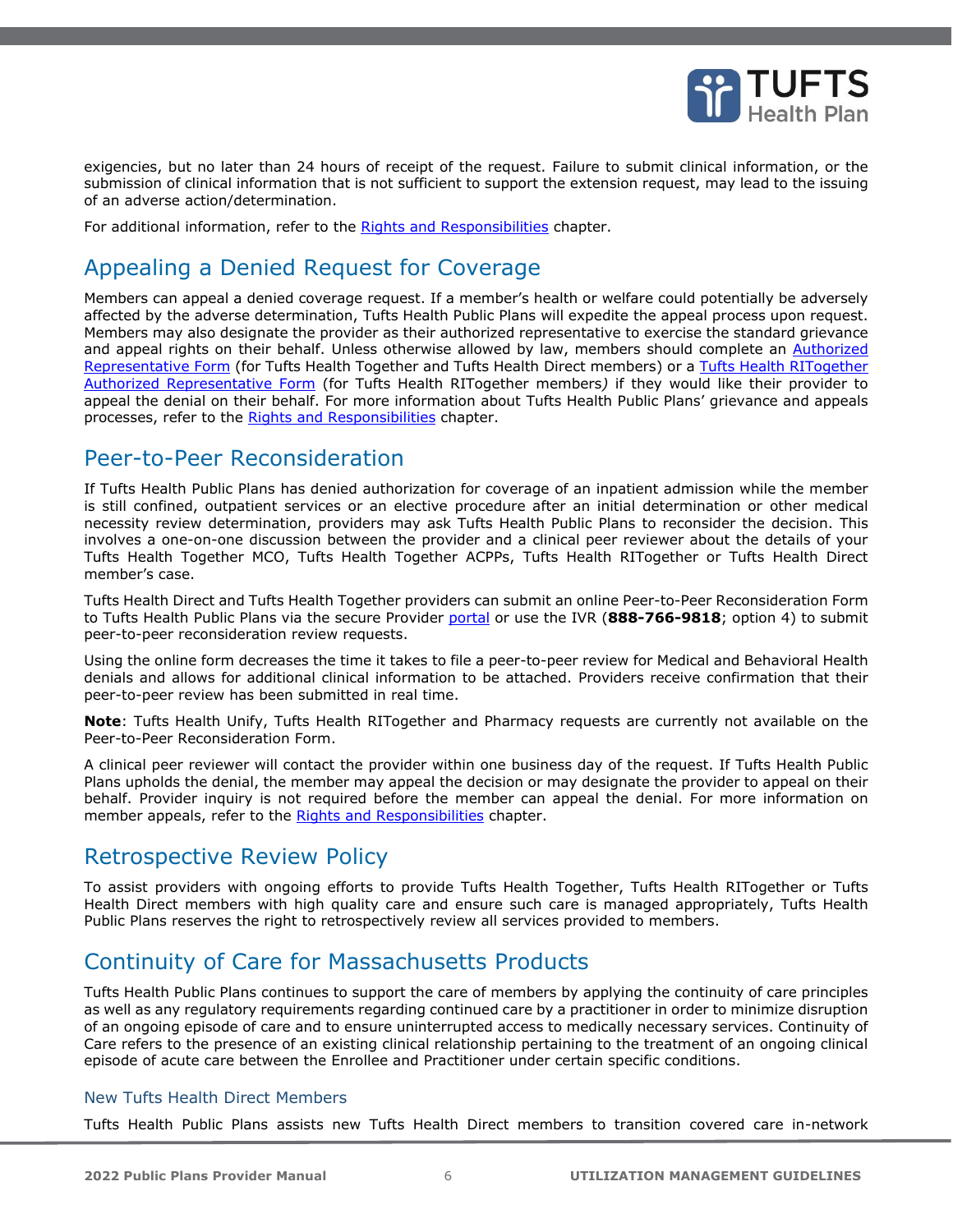

providers. To ensure continuity of care, Tufts Health Public Plans may cover some health services, including Behavioral Health (mental health and/or substance use) services, from a provider who is not part of the Tufts Health Public Plans network, including from a Nurse Practitioner, for a limited period of time.

Tufts Health Public Plans will cover services, including but not limited to, ongoing covered treatment or management of chronic or acute medical conditions (such as dialysis, home health, chemotherapy and radiation) for up to 30 days from the member's date of enrollment, including previously approved services or covered services. Tufts Health Plan may authorize ongoing care beyond 30 days from the member's date of enrollment after prior authorization is obtained. For example, we may cover:

- Care from a current OB/GYN if the member is at least three months pregnant (e.g. the member is starting their fourth month, or second trimester, based on the expected due date). The member may be allowed to continue to see the current OB/GYN until delivery and one follow-up checkup within the first six weeks after delivery with prior authorization.
- Care from a provider if the member is terminally ill and in active treatment

#### <span id="page-6-0"></span>Current Tufts Health Direct Members

Provided the practitioner has not terminated for quality or fraud, or if they are no longer in practice, Tufts Health Plan will make every effort to inform Tufts Health Direct members at least 30 days before the practitioner's disenrollment. To ensure continuity of care, Tufts Health Public Plans may cover some health services, including Behavioral Health (mental health and/or substance use) services, from a provider who is not part of the Tufts Health Public Plans network, including from a Nurse Practitioner, for a limited period of time.

• Ongoing covered treatment or management of chronic or acute medical conditions (such as dialysis, home health, chemotherapy and radiation) for up to 90 days from the member's date of enrollment, including previously approved services or Covered Services.

Tufts Health Public Plans may cover the following:

- Ongoing covered treatment or management of chronic or acute conditions (such as dialysis, home health, chemotherapy and radiation) for up to 90 Days from the date of disenrollment of a specialist provider or 90 days from the date of disenrollment of the member's PCP, including previously approved services or covered services
- Care from the provider if the member is terminally ill and in active treatment.

In these circumstances, Tufts Health Plan will cover continued treatment from an out-of-network provider as if they were in-network for the time periods indicated above.

### <span id="page-6-1"></span>Conditions for Coverage of Continuity of Care for Tufts Health Direct Members

Services provided by a disenrolled practitioner or an out-of-network provider are covered only when the provider obtains prior authorization from Tufts Health Public Plans for the continued services, when the services would otherwise be covered by the Continuity of Care guidelines, and when the provider agrees to:

- Accept payment from Tufts Health Public Plans at the in-network provider rate
- Accept such payment as payment in full and not charge the member any more than they would have paid in cost sharing if the provider were an in-network provider
- Comply with Tufts Health Plan quality standards
- Provide necessary medical information related to the care provided to Tufts Health Public Plans members
- Comply with Tufts Health Public Plans policies and procedures, including procedures related to obtaining prior authorization and providing covered services pursuant to a treatment plan, if Tufts Health Public Plans approves

#### New Tufts Health Together Members ("Enrollees")

Tufts Health Public Plans will continue to authorize coverage of services for continued treatment of new enrollees to Tufts Health Together in the following circumstances: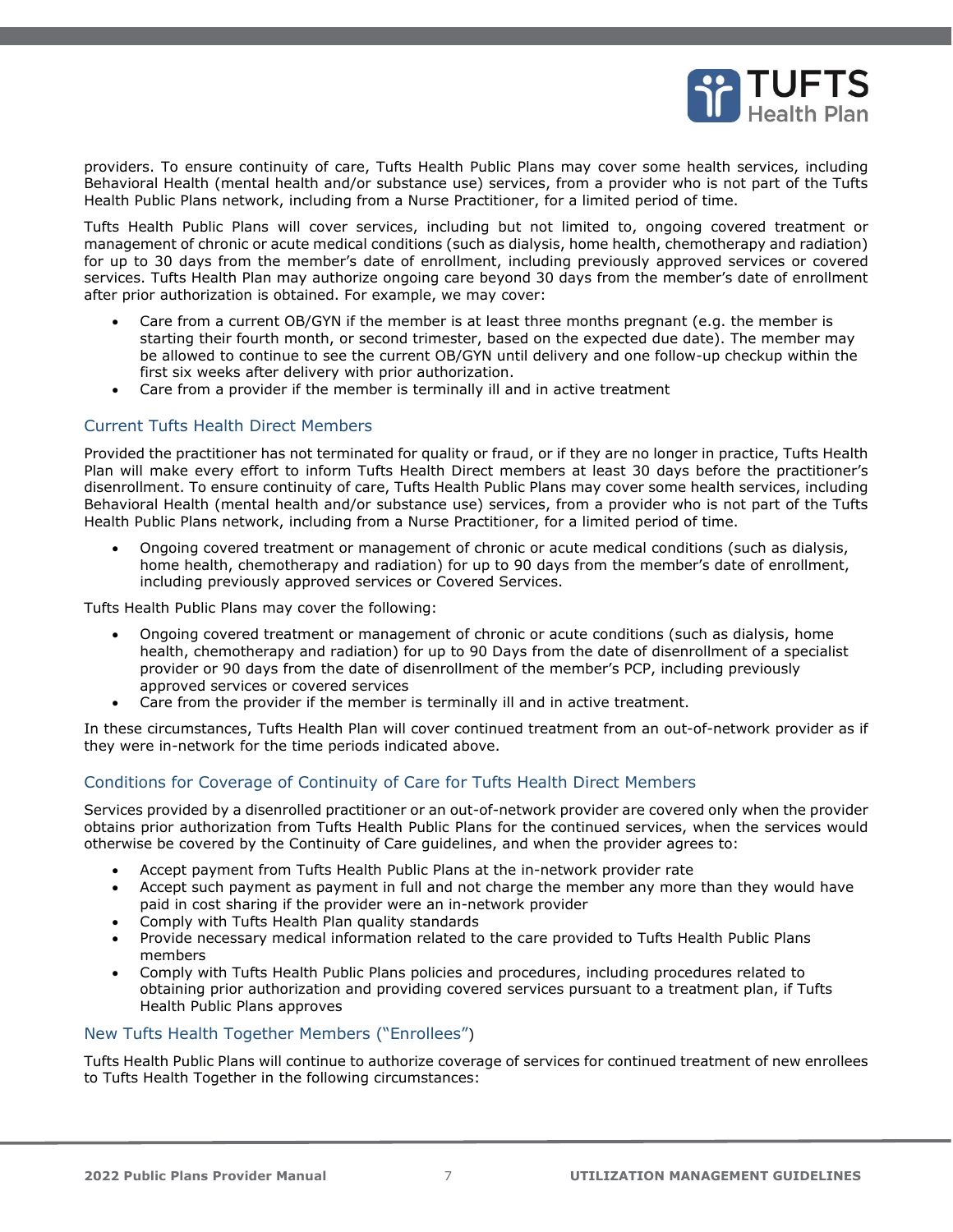

### **Primary Care**

Services provided by a provider who was an enrollee's previous PCP will be covered for up to 30 calendar days from date of enrollment with Tufts Health Public Plans, if the provider agrees to the following:

- The provider cannot balance bill the enrollee; and
- The provider must adhere to the quality assurance standards and policies and procedures of Tufts Health Public Plans and is subject to the same oversight and requirements for clinical information.

#### **Non-Primary Care**

- Tufts Health Public Plans will help ensure that enrollees currently receiving inpatient care (medical or behavioral health) from a hospital, including non-network hospitals, may continue to receive care from such hospital as long as services delivered are medically necessary. Upon notification, Tufts Health Public Plans will make outreach efforts to contact the facility to ensure continuity of care and discharge planning;
- Tufts Health Public Plans will ensure that, for at least 30 days after the enrollee's effective date of enrollment, new enrollees receiving outpatient medical, behavioral health or substance use disorder care may continue to seek and receive services from these providers. This includes enrollees with upcoming appointments, ongoing treatments or services, or prior authorizations. New enrollees may continue to seek and receive care from providers (including non-network) with whom they have an existing relationship with authorization from Tufts Health Public Plans.
- For enrollees who have an existing prescription, Tufts Health Public Plans will provide coverage for any prescribed refills of such prescription, unless Tufts Health Public Plans has a prior authorization policy and such policy requires a prior authorization for coverage of such prescription. If a prior authorization is required for an existing prescription, Tufts Health Public Plans will provide a minimum 72-hour supply of such medication.
- Tufts Health Public Plans will ensure that, for at least 30 days after the effective date of enrollment, new enrollees with any of the following examples listed below may have continued access to coverage. Tufts Health Public Plans will ensure continuity by providing new authorizations or extending existing authorization, if necessary, without regard to medical necessity criteria, for at least the required 30 day period. Tufts Health Public Plans will make sure that providers will be able to confirm or obtain any authorization, if needed, to continue such access.
	- Durable medical equipment (DME) that was previously authorized by MassHealth, a MassHealthcontracted MCO or a MassHealth Accountable Care Partnership Plan (ACPP);
	- Prosthetics, orthotics and supplies (POS) that were previously authorized by MassHealth, a MassHealth-contracted MCO or a MassHealth ACPP; and
	- Physical therapy (PT), occupational therapy (OT), or speech therapy (ST) that was previously authorized by MassHealth, a MassHealth-contracted MCO or a MassHealth ACPP.

Tufts Health Public Plans will honor all prior authorizations and prior approvals for above services for the duration of such prior authorizations and prior approvals. If Tufts Health Public Plans elects to modify or terminate a prior authorization and prior approval, these modifications will be administered as an adverse action and will follow the appeal rights policy and procedures (refer to the Rights and Responsibilities chapter), including notification to the enrollee and the enrollee's provider in question.

#### **Special Consideration**

- A pregnant enrollee who enrolls during a transition period may choose to remain with her current provider of obstetrical and gynecological services, even if such provider is not part of the ACPP or MCO network. Tufts Health Public Plans will cover all medically necessary obstetrical and gynecological services through delivery of the child, as well as immediate postpartum care and the follow-up appointments within the first six weeks of delivery. A pregnant enrollee will be permitted to select a new provider of obstetrician and gynecological services within the applicable Tufts Health Together (MCO) or Tufts Health Together (ACPP) networks if she chooses to do so.
- Enrollees with autism spectrum disorder (ASD) who are actively receiving ABA Services, either through MassHealth, another Accountable Care Partnership Plan, a MassHealth-contracted MCO or a commercial carrier and have a current prior authorization for ABA services in place will be entitled to continuity of these services for a minimum of 90 days after such Enrollees are enrolled with Tufts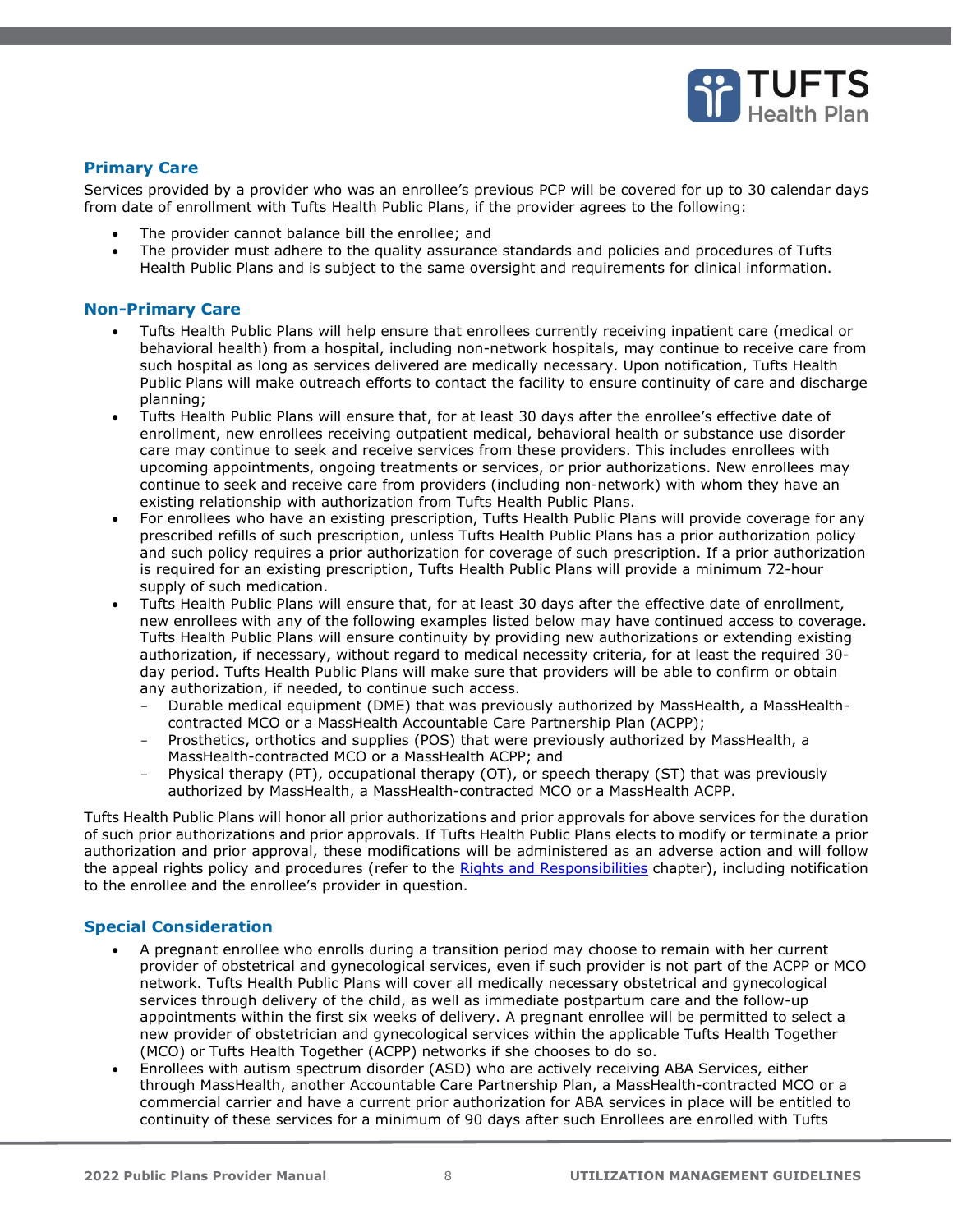

Health Together MCO or Tufts Health Together ACPPs. Tufts Health Public Plans protocol will include the use of single-case agreements, full acceptance and implementation of existing prior authorizations for ABA services and individual transition plans.

- Enrollees who are receiving ongoing services such as dialysis, home health, chemotherapy and/or radiation therapy
- Enrollees who have significant health care needs or complex medical conditions
- Enrollees who are hospitalized or are receiving treatment for behavioral health or substance abuse
- Enrollees who have received prior authorization for services including but not limited to:
	- Scheduled surgeries;
	- Out-of-area specialty services;
	- Durable medical equipment or prosthetics, orthotics, and supplies;
	- Physical therapy, occupational therapy or speech therapy; or nursing home admission.
	- All enrollees may access emergency services at any emergency room, including services from outof-network providers and such services will be provided at no cost to the member.

### <span id="page-8-0"></span>Current Tufts Health Together MCO and Tufts Health Together ACPPs Members ("Enrollees")

Provided the provider has not terminated for quality or fraud, Tufts Health Public Plans will continue to authorize coverage of services for continued treatment of enrollees with a terminated practitioner in the following circumstances:

- Specialty care:
	- Enrollees who are receiving active treatment for a chronic illness or acute medical condition will be covered for continued treatment with the terminated provider through the current period of active treatment or up to 90 days, whichever is shorter.
	- During the period where a denial or termination of services has occurred and the enrollee has filed an Internal Appeal (Qualified Health Plan) or a First-Level, Second-Level or Expedited Internal Appeal (MassHealth/CarePlus) on that decision
	- Enrollees who are pregnant may continue with coverage for a period up to and including the first postpartum visit.
	- Enrollees who are terminally ill and in the last 6 months of treatment for that terminal illness may continue treatment with the terminated provider until the enrollee's death.
- PCP:
	- Tufts Health Public Plans will provide the enrollee with written notice at least 30 days prior to the termination or disenrollment of the PCP, including a description of the procedure for choosing a new PCP;
	- Tufts Health Public Plans will allow the enrollee to be covered for services consistent with Tufts Health Public Plans' evidence of coverage and for at least 30 days following the PCP's termination or disenrollment.
		- Tufts Health Public Plans will continue coverage if the provider agrees to the following:
		- The provider cannot balance bill the enrollee; and
		- The provider must adhere to the quality assurance standards and policies and procedures of Tufts Health Public Plans and is subject to the same oversight and requirements for clinical information had the provider not disenrolled.

### <span id="page-8-1"></span>Continuity of Care and Transitioning Between Out-of-Network and In-Network Providers - Tufts Health RITogether

Under the conditions below, Tufts Health Public Plans allows Tufts Health RITogether members to continue treatment with an out-of-network provider only if the provider agrees to the following:

- To accept reimbursement at the rates applicable to participating providers as payment in full;
- The practitioner cannot balance bill the member; and
- The practitioner adheres to the quality assurance standards and policies and procedures of Tufts Health Public Plans and is subject to the same oversight and requirements for clinical information. including the terms and conditions set forth in the *Tufts Health RI Together Member Handbook*.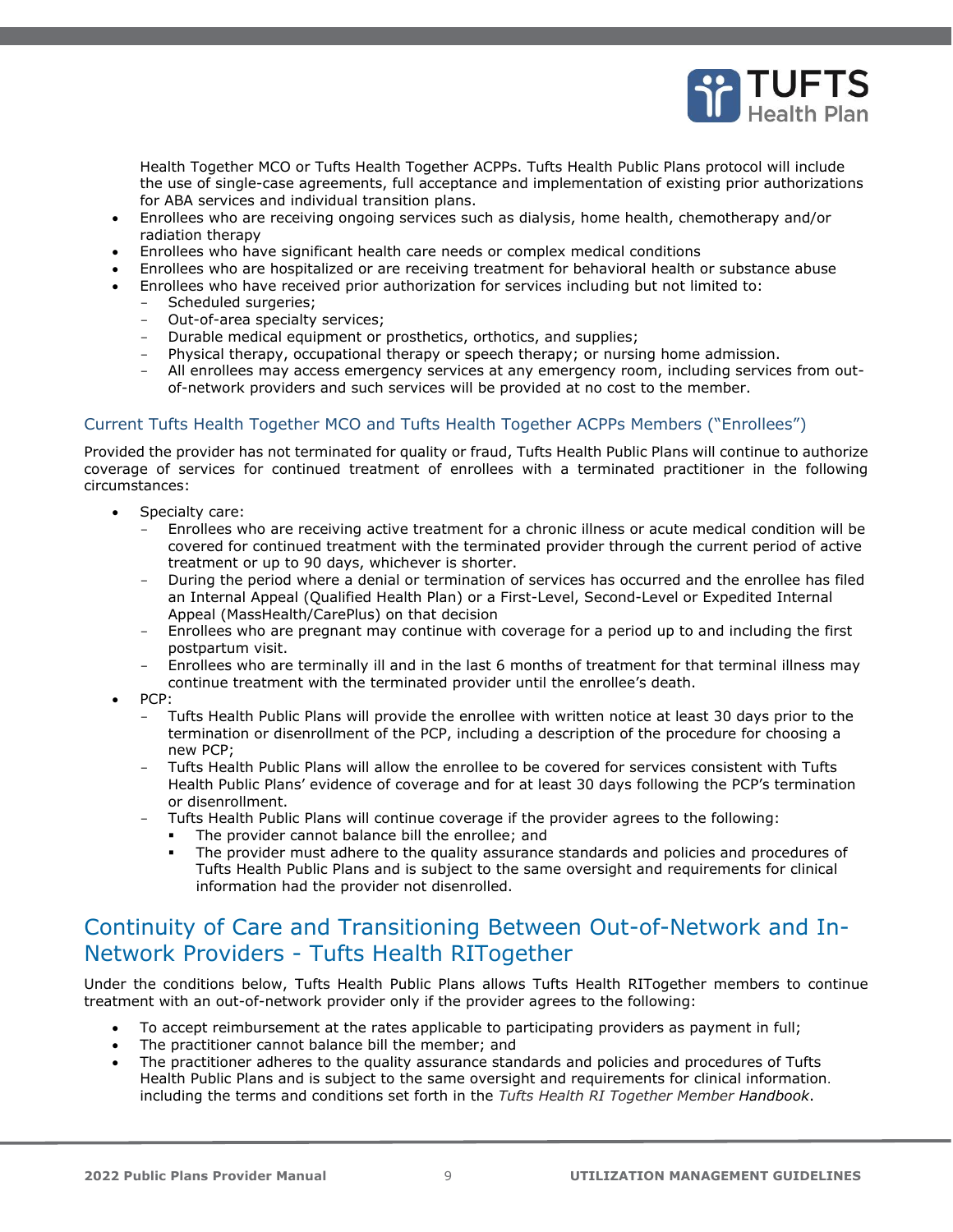

### <span id="page-9-0"></span>Existing Members

With prior authorization, an existing member may continue to see providers who are no longer in the Tufts Health Public Plans network (provided that the provider's disenrollment has not been for reasons related to quality of care or fraud) when the member:

- Is receiving active medical or behavioral health treatment for a chronic illness or acute condition. The member will be covered for continued treatment with the terminated provider through the current period of active treatment or for up to ninety (90) days, whichever is shorter.
- Is in the second or third trimester of pregnancy; the member may continue with coverage of a period up to and including the first postpartum visit.
- Is terminally ill and in the last six months of anticipated treatment for a terminal illness; the member may continue treatment with the terminated provider until the member's death.

When a PCP is terminated for reasons other than those related to quality or fraud, Tufts Health RITogether will:

- Provide the member with written notice within fifteen (15) calendar days after receipt or issuance of the termination or disenrollment of the PCP (or a provider the member saw on a regular basis), including a description of the procedure for choosing a new PCP
- Allow the member to be covered for services consistent with the *Tufts Health RITogether Member Handbook*.

#### <span id="page-9-1"></span>New Members

A new member to Tufts Health RITogether, with a pre-existing relationship, may continue to see that noncontracted provider when there is an existing prior authorization with the provider for whom the authorization was granted for up to 180 days or for a longer duration, if specified in the existing prior authorization.

### **Specialty Care**

Continuity of care coverage for transitioning members between out-of-network and in-network providers exists when a new member:

- Is in the second or third trimester of pregnancy; the member may continue with coverage for a period up to and including the first postpartum visit.
- Is terminally ill and in the last six (6) months of treatment for that terminal illness; the member may continue treatment with the terminated provider until the member's death.
- Is receiving active medical or behavioral health treatment for a chronic illness or acute condition; the member will be covered for continued treatment with the existing out-of-network provider for up to six (6) months from the date of enrollment, or for a longer duration, if specified in the existing prior authorization.
- At the end of the transition period, the member is required to transition to an in-network provider.

#### **Primary Care**

Services provided by a member's previous out-of-network PCP are covered for up to six (6) months from the enrollment effective date with Tufts Health RITogether. At the end of the transition period, the member is required to transition to an in-network provider.

#### <span id="page-9-2"></span>Members Transitioning from a Qualified Health Plan

Tufts Health RITogether allows a transitional period of at least ninety (90) days following a member's effective date of enrollment with Tufts Health RITogether, when the member can demonstrate that they were covered by a Qualified Health Plan (QHP) for at least one day during the 90 days preceding enrollment.

• Tufts Health RITogether will honor all existing prior authorizations authorized by the member's former QHP and for which the provider shows evidence of the prior authorization which would still be in effect if the member was still covered by his or her former QHP